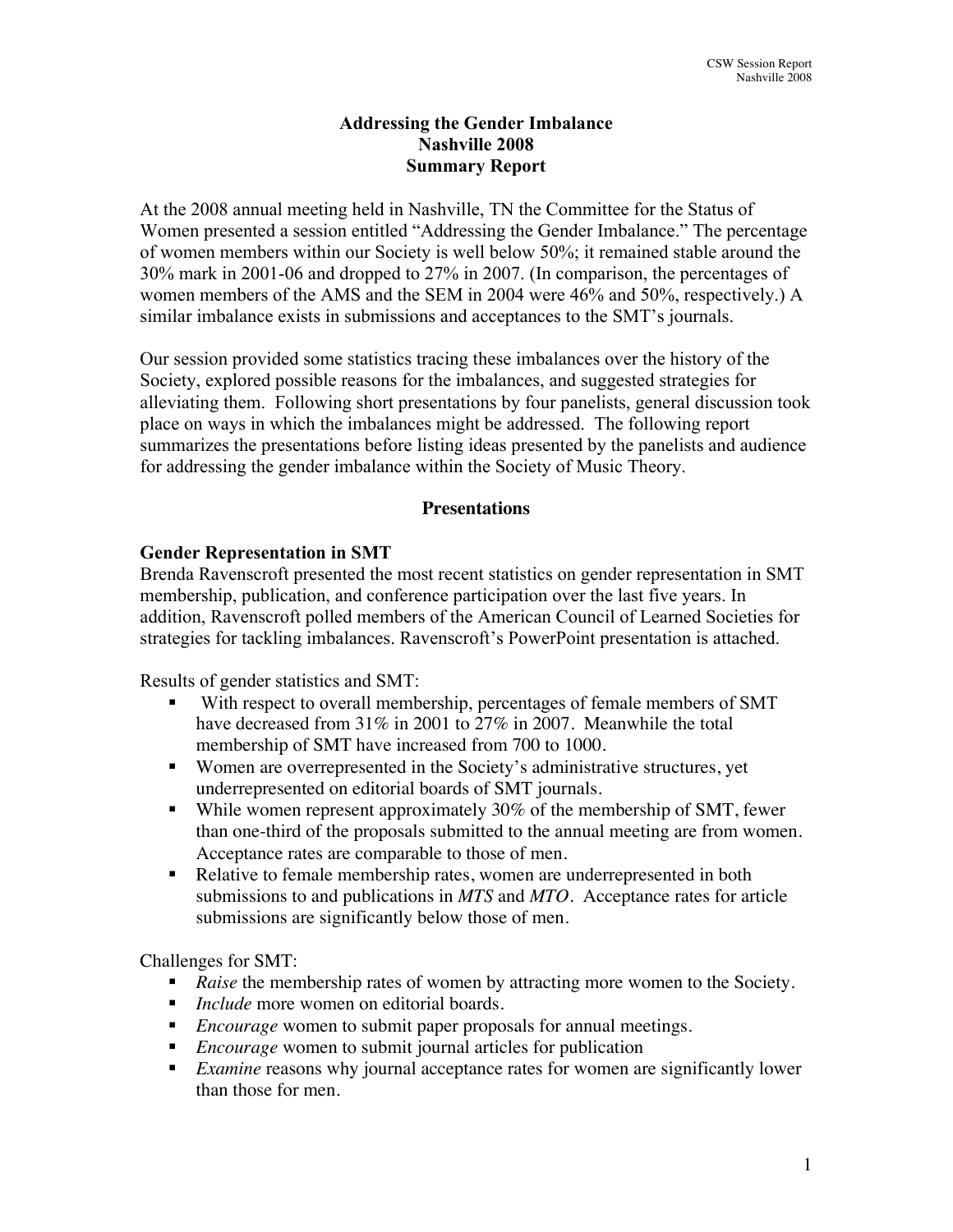Strategies learned from ACLS members:

- There must be an ongoing commitment to the achievement of gender balance from the Society's leadership.
- Women should be actively promoted as members of governing councils, presidents, and other influential committees (e.g. program and nominating committees).
- Explore means of including childcare at conferences.
- "Aggressively" recruit women at the graduate student level.

#### **Gender Representation in Journal Articles**

Robert Zierolf presented on "The Number and Nature of Journal Articles by Women in Music Theory." Zierolf researched the number of articles published by men and by women in four prominent music theory journals since they began publication. The journals are: *The Journal of Music Theory*, *Music Theory Spectrum*, *Music Analysis* and the *Journal of Music Theory Pedagogy*. The data was then combined to form graphs showing the severe differences in the number of publications by male authors and female authors. There was also a culmination graph of the last 30 years, depicting the total number of articles published by men and women in all four of the journals. The graphs displaying Zierolf's data are attached.

The data raises the question of why men publish more than women. Zierolf posited the following questions that need to be answered to fully be able to grasp the scope of the question:

- To what extent do women hold academic positions at institutions where publication is required from them?
- Are teaching loads/service requirements for women proportional to those of men?
- Is reading and writing a gendered activity?
- How do we currently define 'music theory', and how could this definition impact on the question of gender imbalance?

Zierolf provided the following recommendations:

- This study should be a catalyst for discussion and possibly more research.
	- o What are the gender representation statistics for regional society journals, institution-based journals and other regular publications?
	- o Is a change in our current publication style/format needed?
- Institutions should make sure the workload and service requirements are genderneutral.
- Good mentoring is necessary.

### **Survey on Issues of Gender and the Field of Music Theory**

Harald Krebs discussed the results of an on-line questionnaire addressing the issues of gender and the field of music theory. The questionnaire was distributed via appropriate list serves (SMT-announce and CSW-affiliates) in January 2008, and solicited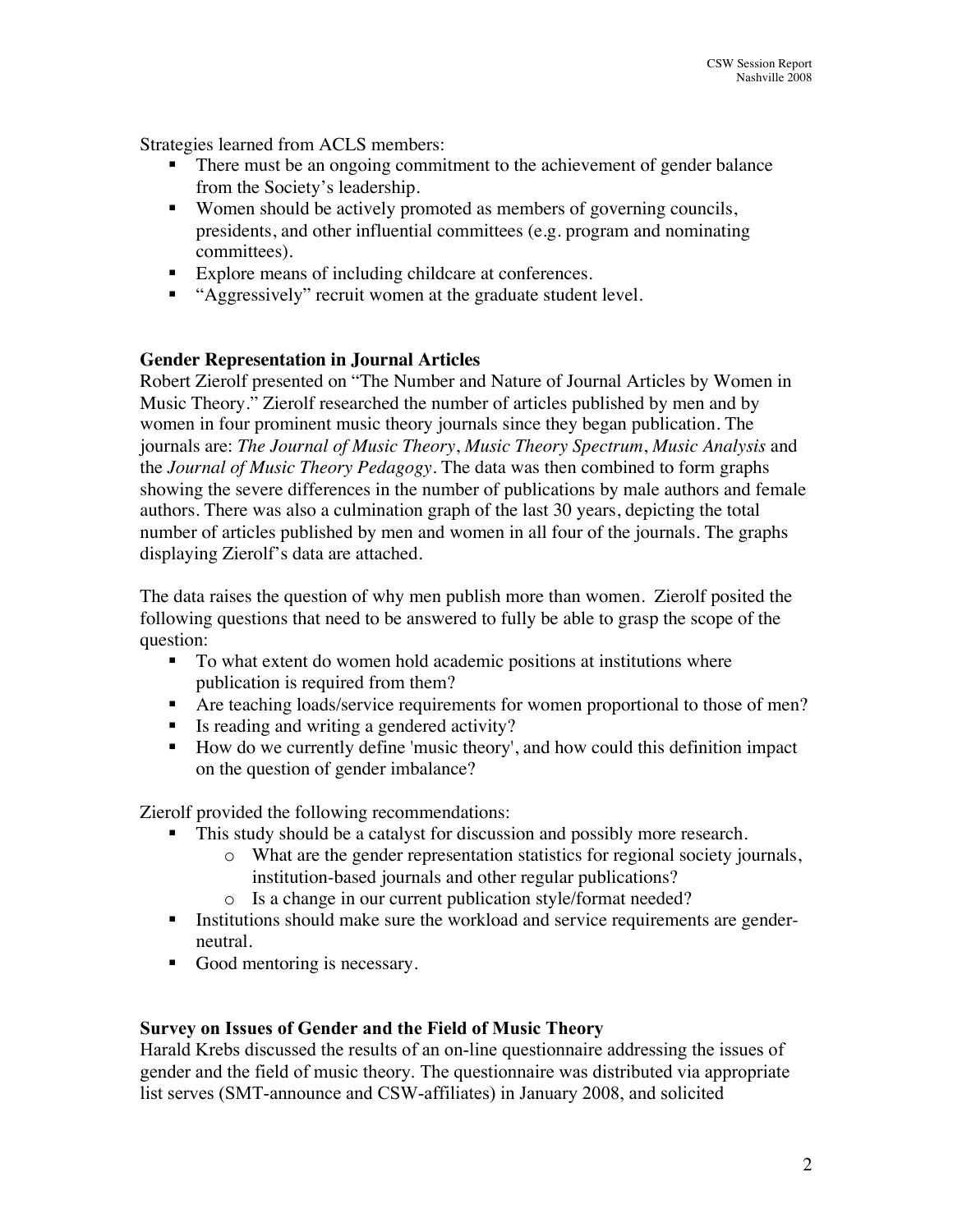anonymous responses from graduate and undergraduate students as well as from faculty members. The number of responses was too small to be statistically significant.

Question 1: Are there reasons why females leave the field of music theory?

- The answers varied widely.
- Some answers were applicable to men as well as women. Such reasons included financial problems, limited job opportunities, loss of interest in the field.
- Answers applicable exclusively to women included discouragement at women's apparent disadvantage in the job market, familial issues arising from the decision to have children, and belittlement and harassment by male colleagues.

Questions 2 and 3: Are there issues particular to the field of music theory that may result in women leaving the field? Does your research fall within the broad remit of SMT? If not, does it affect your desire to participate in the Society?

- A number of respondents stated that they felt that SMT was not inclusive enough in terms of research areas. Research areas mentioned as being marginalized within the Society are feminist studies, popular music studies, cultural theory, and even early music analysis and theory.
- One respondent wondered if categorization of acceptable and unacceptable methodologies from SMT's point of view would reveal a reflection of gender within the two sets of methodologies.

Question 4: Are women encouraged and supported by music theory faculty members to submit conference proposals and journal articles and pursue a career in music theory?

 Three respondents stated that they had received encouragement; two stated that they did not. Four did not address the question, which implies they *did not* receive *active* encouragement.

Question 5: What changes can be made to encourage women to enter and remain in the field of music theory?

- Active encouragement and a supportive, caring attitude.
- It should be made clear to students that to be successful in the field, they do not have to become experts in every subdiscipline.
- Appoint women to editorial boards and as editor of *Spectrum* and/or *MTO*.

Question 6: What can the Committee for the Status of Women do to improve the gender imbalance?

- Suggestions included:
	- o Travel stipends for young scholars to attend the national conference.
	- o Have a conference guide program geared specifically towards women.
	- o One respondent felt that grass-roots recruitment on individual college and university campuses was the only hope for increasing numbers and stated that we should advertise and advocate for our discipline more effectively.

Summary of Recommendations:

■ Harassment is a problem that requires our continued attention.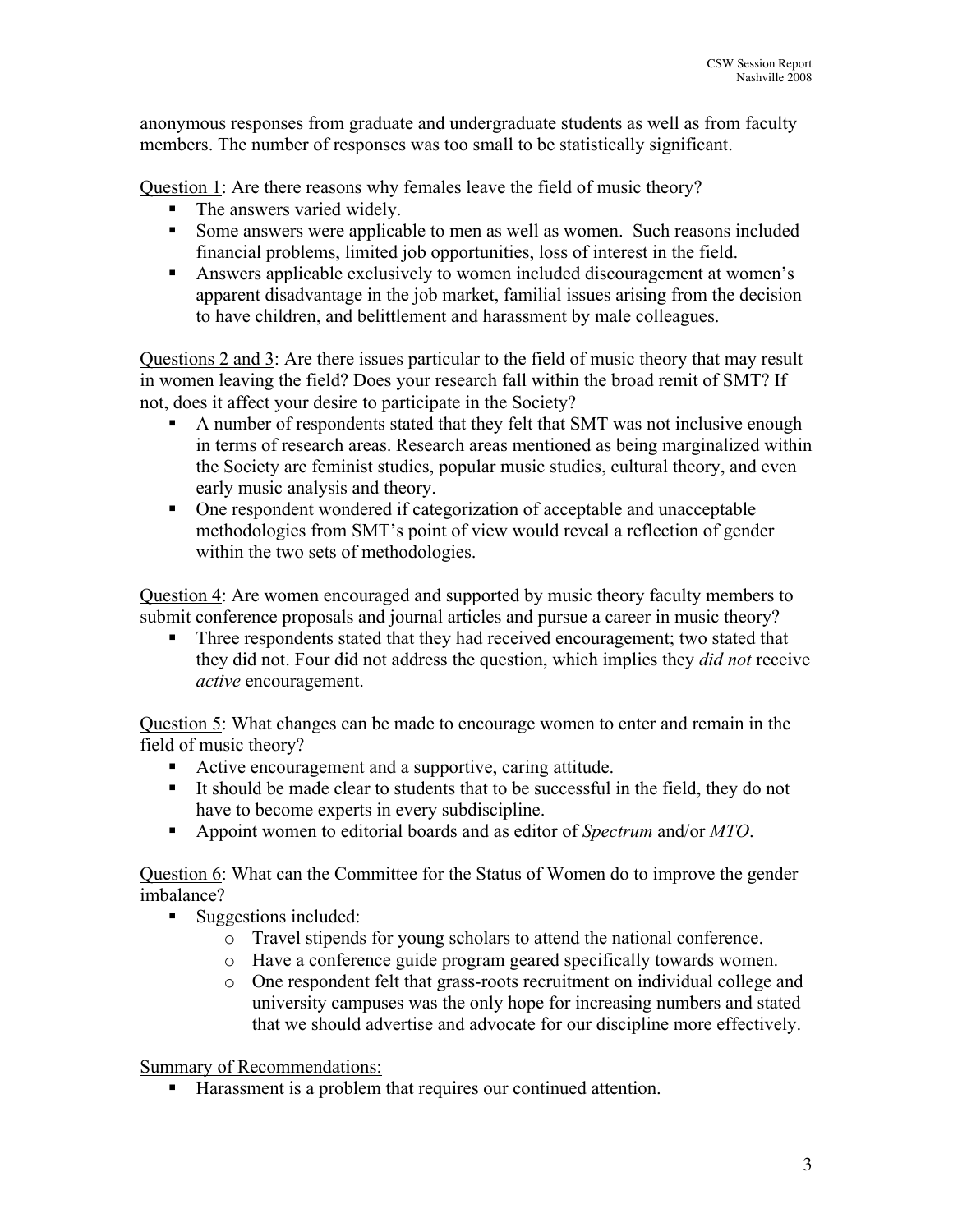- We should actively encourage female students to consider music theory as a field of study, and encourage current students to submit proposals and articles.
- SMT should provide travel stipends for unfunded women to attend SMT.
- Conference buddy program geared specifically towards women.
- Encourage broad-based mentoring programs.
- **Engage in grass-roots advertising about music theory to explode preconceptions** about music theory. Krebs specifically discussed giving a presentation to firstyear students entitiled "My Life in Theory" aimed at changing preconceptions about music theory as a boring and narrow field.
- Hold workshops geared towards women.
- Work to ensure that everyone understands that mastery of every aspect of the field is not necessary to succeed in music theory.
- Appoint women as editors of the Society's journals "with regular periodicity."

# **Music Theory Graduate Student Focus Group**

Sharon Krebs presented the results of a focus group with eight female graduate students in music theory, held in February 2008. S. Krebs moderated the focus group; she is trained as a focus group facilitator. Activities during the focus group, developed by S. Krebs in consultation with the members of the CSW, aimed to discover why women are attracted to or deterred from the field of music theory, and how existing barriers to their recruitment and retention might be overcome. Human subject clearance, as required by federal law, was obtained, and every effort has been made to maintain confidentiality. Sharon Krebs' PowerPoint presentation is attached.

### Participants

- Participants included eight female graduate students in music theory (four at the master's level, four at the Ph.D. level).
- Participants were from two different universities and from both the US and Canada.

### Perception of music fields

The focus group began with two activities in which participants were asked to write down the first words and phrases that came to mind when they thought of the fields of music theory and musicology. They performed this exercise first as music theory graduates students, then a second time as if they were musicology graduate students<sup>1</sup>.

- When responding as music theory graduate students, participants showed generally positive impressions of both disciplines.
- When responding as "musicologists," participants showed a predominantly negative impression of music theory.

### Barriers and Challenges

Participants were presented with three possible pools from which future female music theorists might be recruited: undergraduates, students at the Masters' level, and students in other branches of music. Participants were divided into groups and asked to develop a list of barriers and challenges specific to one of these pools. It is noteworthy that

<sup>|&</sup>lt;br>|<br>1  $<sup>1</sup>$  Ideally, focus groups should have been held with both music theory and musicology graduate students.</sup> Since there was no funding for these focus groups, it was necessary to have the participants "pretend" to be musicologists.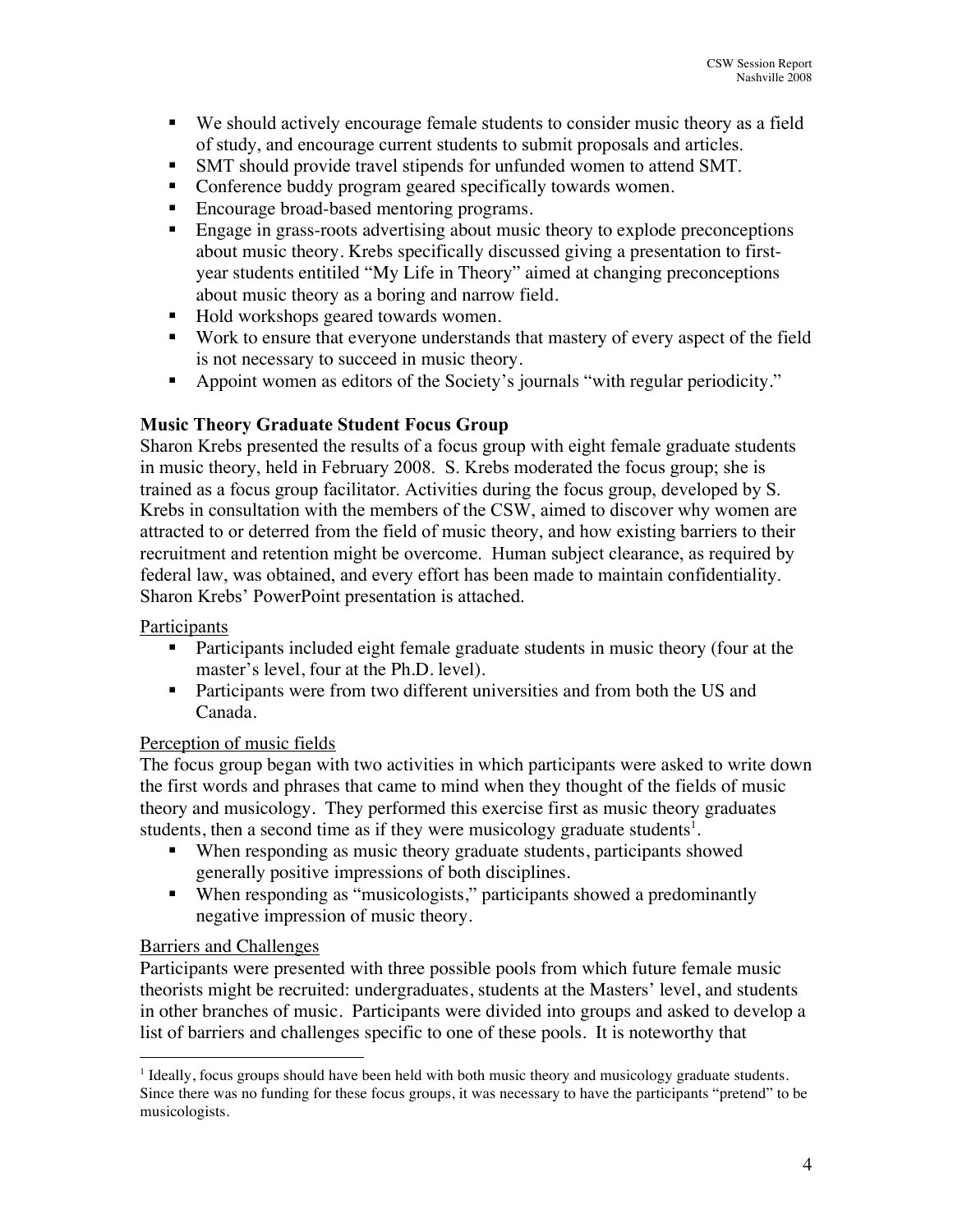participants stated that many of the barriers/challenges they identified were neither gender-specific nor specific to the field of music theory. For barriers and challenges specific to each group, readers are directed to the attached PowerPoint presentation. Overall, the following music-theory-specific barriers were identified:

- Lack of knowledge about what the field of music theory is really like (both among undergraduates and students in other branches of music).
- A lack of female role models.
- Group dynamics in a "male-prominent" field (men more likely to interrupt in seminars, etc.).
- As already revealed in earlier activities, negative perceptions about music theorists and/or the field.

# Recruitment Strategies

Participants were divided into three different groups and asked to come up with recruitment strategies for their assigned pool of potential music theorists. The suggested strategies included the following (again, strategies specific to each group are provided in the attached PowerPoint). Many of the suggestions were directed at increasing students' awareness of the true nature of the field of music theory:

- Demonstrate the difference between undergraduate and graduate-level theory studies, by occasionally "going beyond the syllabus" in undergraduate teaching.
- **Provide funding for undergraduates to attend regional or national theory** conferences.
- **Promote interdisciplinary events both to attract individuals in other branches of** music and to make music theory appear less narrow.

The role-model challenge also generated some suggestions. For institutions with no female theory faculty, the following strategies were recommended:

- Invite female guest lecturers.
- Encourage female students to look at professional women in any field as role models.
- Work actively to retain women in any upper-level graduate program.

Other suggestions involved increasing program flexibility, creating a supportive environment, improving the atmosphere between faculty and students, and encouraging mentoring on every level.

Potential Next Steps

- **Improve Music Theory's image**
- Foster academic interactions between theory and other branches of music.
- Develop recruitment tools that demonstrate how women can and do succeed in the field and that highlight the broad, interdisciplinary aspects of the field.

# **Post-Presentation Discussion Points**

After the presentations we solicited audience members' advice and ideas for strategies for facilitating the entry of women into the field and into the SMT, and for encouraging them to remain in both. Suggestions are listed below under subheadings.

1. Mentoring: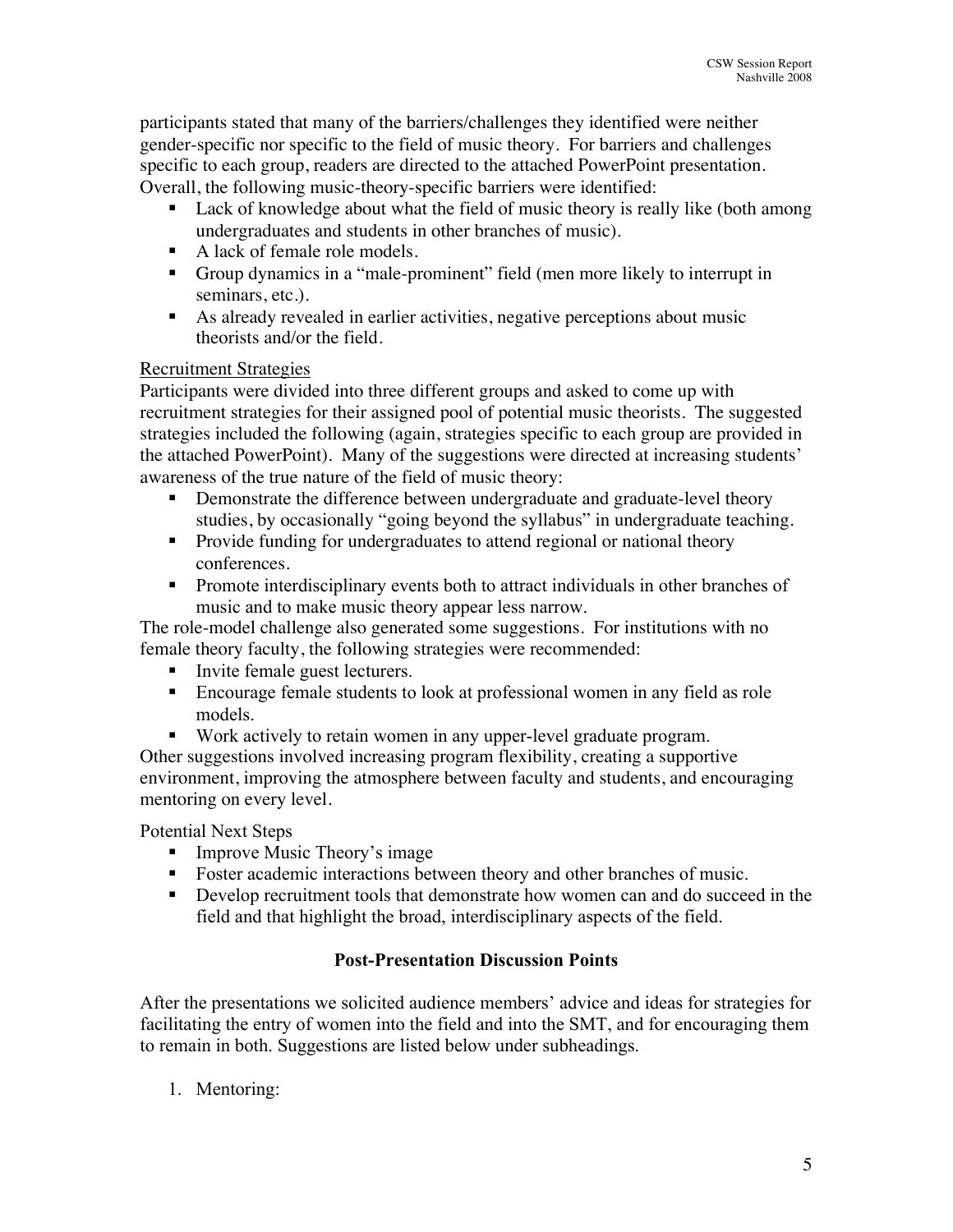- **Prominent female instructors, advisors, and professors are vitally** important to keeping young women in the field.
- Professors should be encouraged to include more work by women (composers, theorists) in their classes at both the undergraduate and graduate levels, as a further method of demonstrating the worth of female work, and the possibility for women to continue in the field.
- **Professors and other mentors need to encourage their female students to** submit papers to conferences and articles to journals.
- It would be helpful to explore the extent to which gender bias and sexism may be embedded in the type of work considered acceptable to the Society (in language choices, modes of speech, style of social interaction in both conference and teaching environments, etc.) Sexism can be embedded in preferences for kinds of language, ways of saying things, mode of interaction in seminar courses (e.g. men might respond faster verbally than women).
- There may be a confidence issue, where young women might not feel as confident submitting papers for conferences or publication as their male counterparts. (This comment was reinforced to a CSW member afterwards as well: women graduate students suggested that they felt their work had to be absolutely perfect before they could submit it anywhere, while their perception was that male colleagues presented less-polished work with total confidence.) Reinforcement of women's abilities through the points above should help alleviate this issue.
- **Perhaps as a component of a Ph.D., programs could require students to** submit a paper for publication: even if it weren't accepted, they would at least have actively participated in the process with the support of their supervisor.
- 2. Affirmative Action—in general all ideas that fall in this group were hotly contested.
	- SMT could look into a partly-blind submission process for conference presentations. The AMS has used a part-blind submission process in its national conferences, to increase the number of papers by senior scholars (who were apparently being rejected in blind reviews). 70% of the total slots would be filled by papers selected under a totally blind process. Non-blind review could balance out the remainder, depending on the aims of the program committee (more papers by women, more papers by minority ethnicities in SMT, more papers by senior or junior scholars, etc.). These papers might not be passing blind reviews because of existing biases in appropriate writing style and content (see Zierolf report, above).
	- Establish an award for women, such as best article by a female music theorist. In general, there was mixed reaction to this idea: fears of marginalization, of the award not being respected; of the subject area perhaps leaning towards more stereotypically "women's" music theory and ignoring work done by women in more traditional subjects; wanting to compete with the whole pool of theorists and being judged worthy.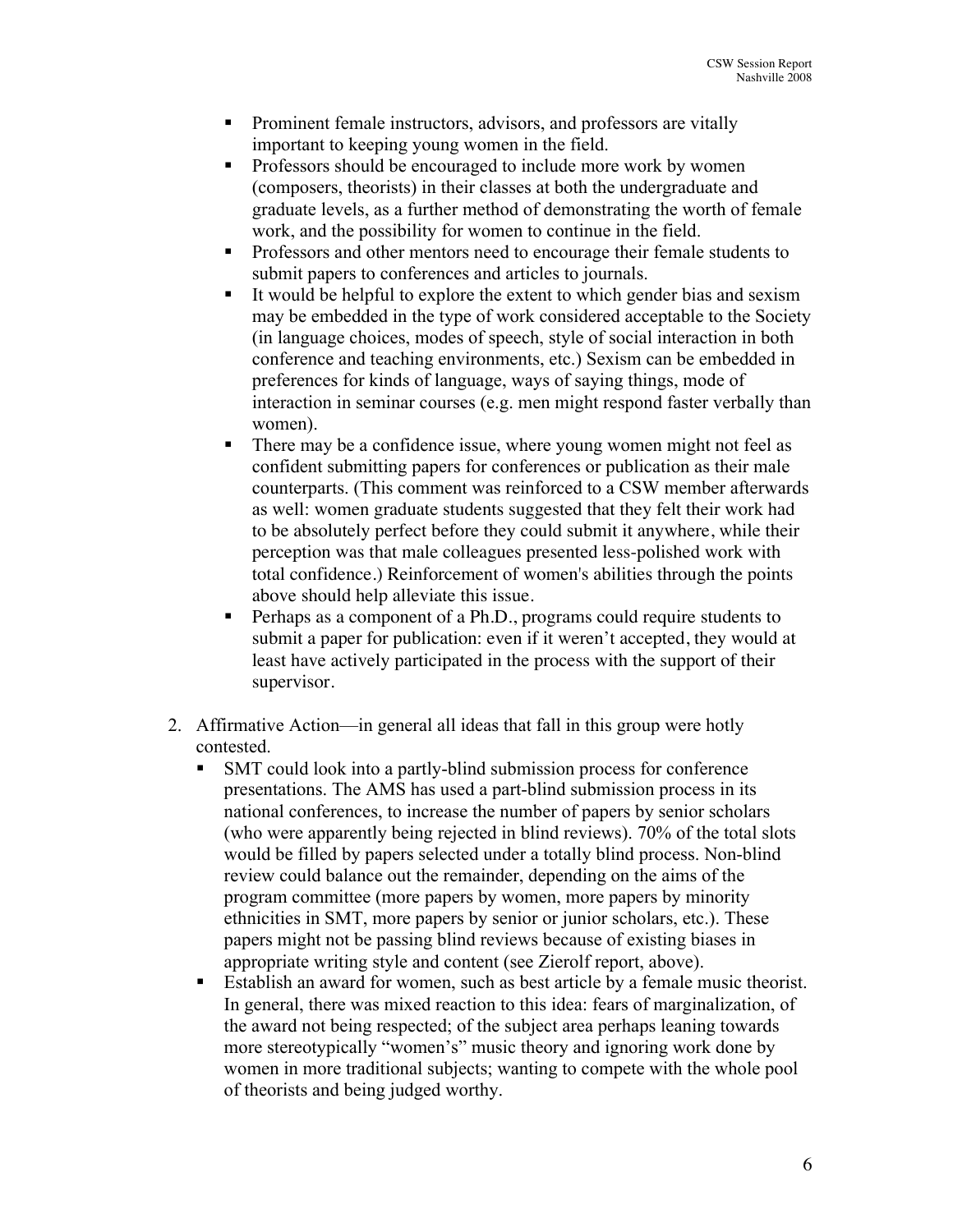- Travel grants for young female scholars to the national meeting. It was mentioned that awarding travel grants could be construed as counterproductive to the mission of the CSW: that preferential treatment is not needed or could cause resentment, though encouragement in other forms is good. Someone proposed that a travel award from CSW be need-based, which could encourage adjunct faculty to attend.
- 3. Recruitment and Advertising
	- Recruitment is inextricably tied to advertising.
	- The focus group showed a narrow preconception of what music theory entails. The Society and its members should work to alter such preconceptions.
	- It was suggested that the CSW create a Facebook group.
	- Individual professors should be aware of the role they can play by positively encouraging students early in their education (e.g. 2nd-year undergrad).
- 4. Fact Finding
	- There was a real sense that hard data is desperately needed. Data should break down by gender, but also by rank (graduate/adjunct/visiting prof/assistant/associate/etc.); this should be communicated to the SMT executive board.
	- Find where the holes are in the leaky pipe—where in the process are we losing women: at the undergraduate, graduate or faculty level?
	- One suggestion was for a survey of the subjects on which women publish in order to see if there are preferences.
	- The possibility of running some sort of psychology study was raised regarding differences of writing style and perception: using a web-based survey, excerpts of writing are evaluated by participants (who would be music theorists) as being written by a man or a woman (thus addressing our existing biases), and also as being 'weaker' or 'stronger' pieces of writing.
- 5.Other
	- Provide daycare at national meetings.
	- Some undergraduate and graduate students in the audience did not perceive a gender imbalance in the field. Others felt that graduate students tend not to see as much of a problem as those entering the job market or in junior faculty positions.

### **CSW Recommendations**

Based on the information contained in this report, it is clear that a gender imbalance still exists within the Society. There is hope: positive steps worthy of celebration include the recent election of another female SMT president, and the first appointment of a woman to the editorship of one of SMT's flagship journals. But clearly, more work is required. We urge the Executive Board to make a public commitment to achieve the goal of a gender balance within the Society; develop clear steps that will be taken to achieve this balance; publicly set targets and deadlines to achieve gender balance; and deliver an annual progress report on the issue to the Society.

Some of the steps to achieving gender balance could include: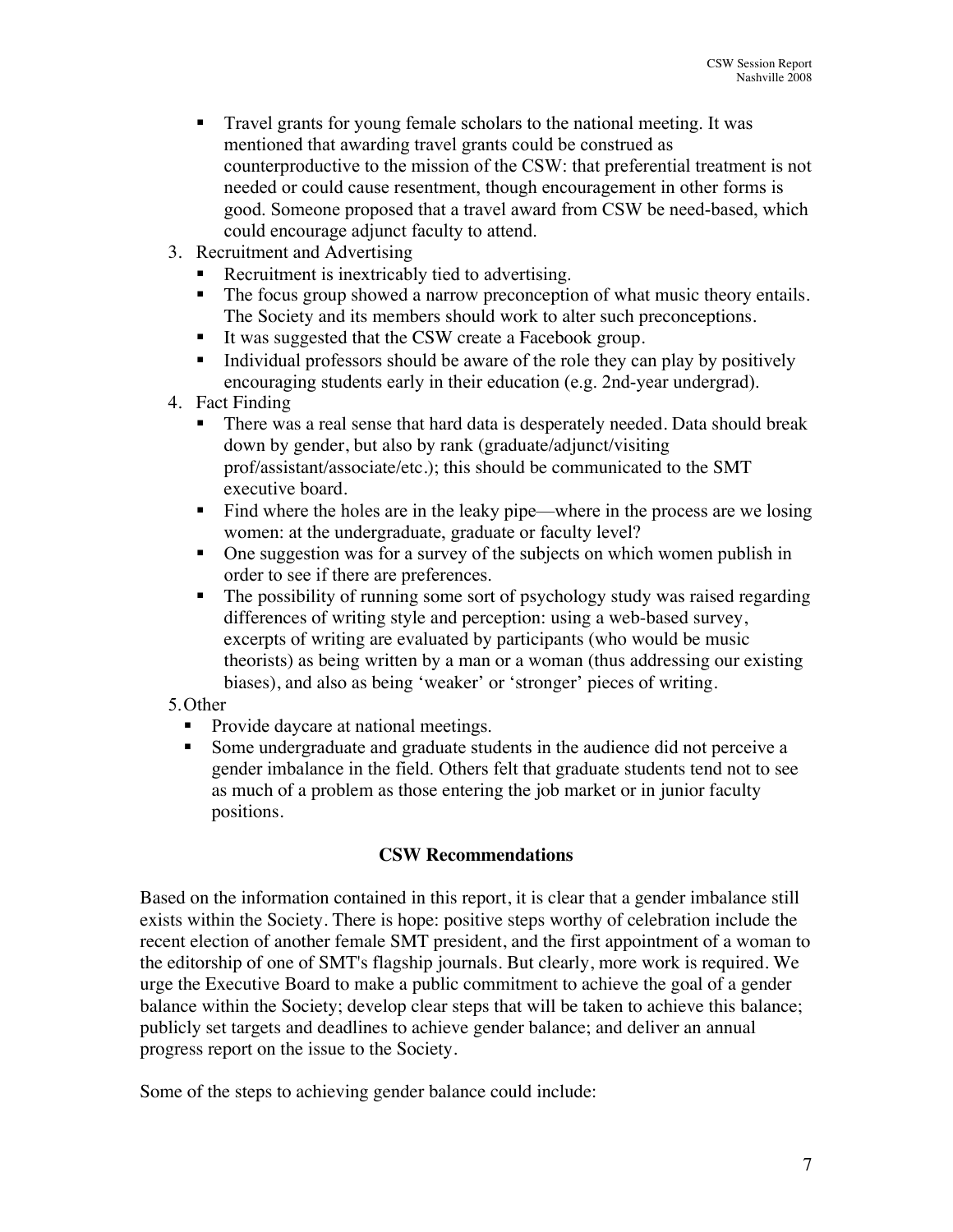#### *Executive Board Actions*

- provide the CSW with membership data that will enable the CSW to identify at what point in their careers women most need support. The data should be broken down by gender, but also by rank; and there should be acknowledgement during the collection process that some respondents may be uncomfortable with choosing between male and female genders.
- help the CSW to find funding sources for vitally-needed further research into the gender imbalance. (One such body which supports data-collection projects is the American Academy (http://www.amacad.org).) Potential topics include expanding Zierolf's study of music theory journals; investigating the prevalence of specific writing and presentation styles and if such styles are linked to gender in any way; conducting broader surveys and focus groups to determine where women are most likely to leave the field; and examining why submission rates to journals are significantly lower for women than for men.
- explore ways to promote music theory as a vital and interesting career path, a welcoming environment both generally and specifically to women. This promotion should help to remove the negative stereotypes identified by focus group and survey participants. Options could include a DVD or other material for professors; encouraging professors to go beyond the syllabus and talk about their own research interests with undergrads, etc.
- **Peropendical respects** For underfunded women to attend SMT
- investigate the feasibility of a part-blind submission process for the national conference, in consultation with both the CSW and Diversity Committees
- include daycare services at conferences
- include more women on editorial boards of SMT's flagship journals (*MTS*, *MTO*) and encourage independent theory journals to increase female participation on their own boards, while acknowledging the disproportionate representation by women on standing committees within the SMT
- encourage regional societies to adopt similar techniques of inclusion for their own activities

#### *Committee for the Status of Women Actions*

- create a document for faculty with ideas on how to inspire female students (encouraging them to submit to conferences and journals; outlining possible issues that may be different for women than men, such as fewer female role models, sexual harassment, and confidence issues)
- create a document about sexual harassment, similar to those already created for the use of non-sexist language and legal interview questions
- explore the issue of gender bias, particularly unconscious and unintentional forms of bias that are likely at work in music theory. Using this research, develop an educational campaign (which could include documents for dissemination, special sessions at conferences, workshops, etc.) to help eliminate unconscious gender biases in music theory.